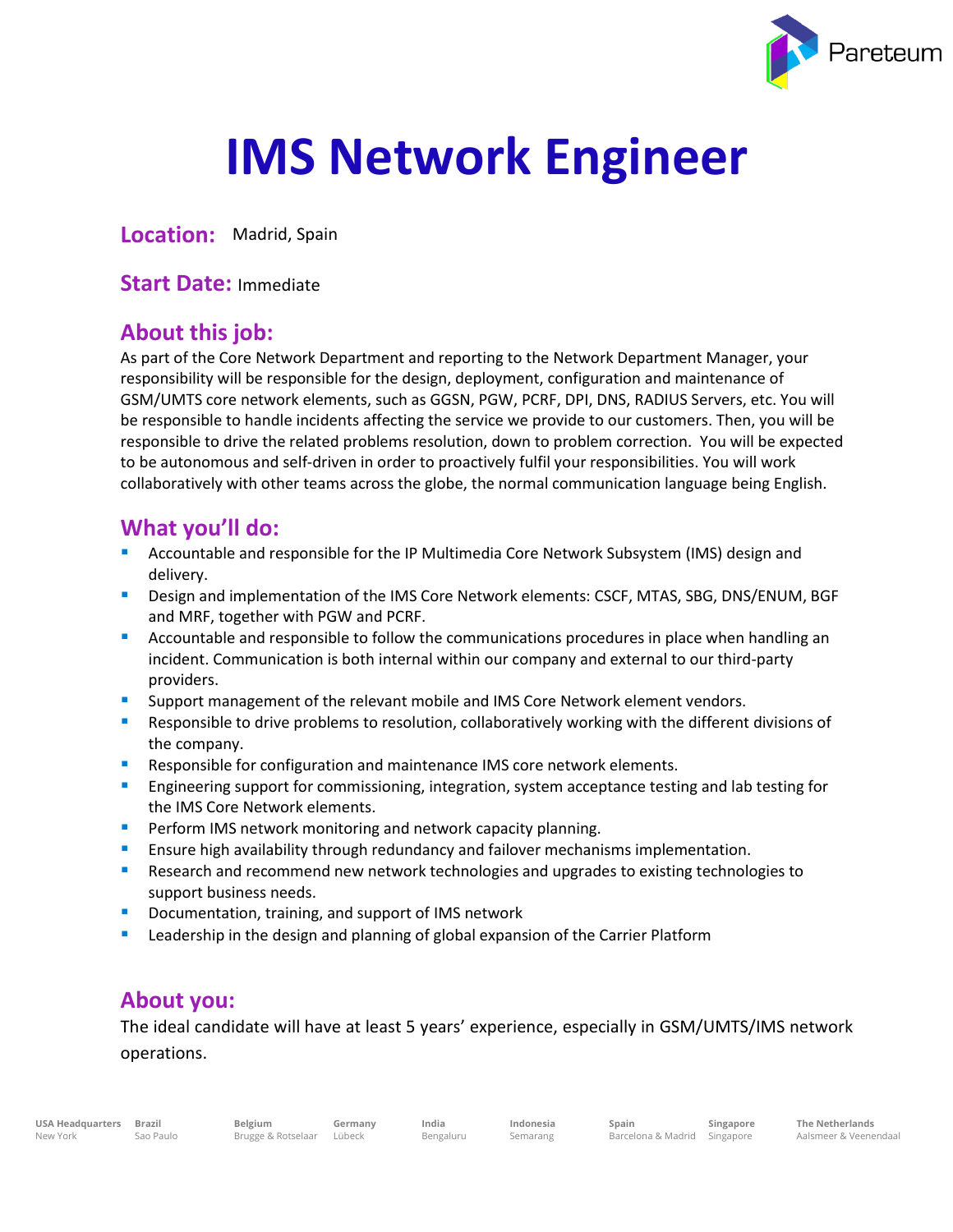

- Holding BSc degree in Telecommunication or Computer Science is a must requirement.
- 5-10 years industry experience with Packet Core/IP Network, architecture, and protocols (3GPP GPRS/UMTS/ LTE).
- **E** Strong knowledge and hands-on experience with testing/integration of LTE Core (MME/SGW/PGW), IMS Core and the associated network architecture/interfaces (CSCF, MTAS, SBG, DNS/ENUM, BGF, MRF, HSS, PGW, PCEF/PCRF, Accounting server,…).
- **EXPERIEG 2** Experience with IMS Core protocol and call flows of various interfaces such as Mw, Mx, Mj, Mg, ISC/Ma, Mp, Iq, Ix, Mb, Cx, Sh, Ut, Rx, Ro, DNS, CAMEL, S1-U, S6a, S2a, S6b, S11, Gx, and Gy.
- Experience on Ericsson IMS solution, IPWorks (DNS/ENUM) and EDA.
- Experience on Ericsson NFVI to build the Cloud VoLTE solution.
- **E** Circuit switched communications protocols such as SS7 (including SCCP, TCAP, MAP), SCTP (SIGTRAN), Diameter, GTPv1, GTPv2).
- Expert knowledge of IP infrastructure (Cisco certification preferred).
- **EXECT** IMS voice convergence technologies, including VoLTE and VoWiFi.
- Good understanding of Policy Control (PCEF, PCRF).
- Hands on with sniffers, Wireshark and testing tools advanced mode.
- Hands on with Linux/Unix based systems.
- Understanding of 3GPP, ITU-T and ANSI standards.
- Understanding of roaming agreements and IR.21, including IREG testing.
- Online Charging System (OCS) and CAMEL in billing and call control.
- Strong writing and documentation skills are needed to develop reports.
- Adaptability and responding to change.
- Be able to work under pressure.
- You are fluent in English (written and spoken).
- Ready to work on morning/afternoon shifts.
- **EXPERIENCE 12** Experience with mobile networks, international signaling, and international interconnects a strong plus.

**We will only be accepting applications from applicants currently resident within the European Union, with an unrestricted right to work in Spain.**

## **Do you want this job, and do you have the required skills and experience?**

Then we invite you to send your resume/cv and cover letter, both in English, to Recruiting@Pareteum.com. Please include the job number and title in the subject line of your email.

#### **About the company:**

Pareteum Corporation is a fast-growing, dynamic company with a recognized brand, offering challenges roles with opportunities for growth. This is a great time to join this Technology leader and help build a worldwide team of professionals in a culture where ideas are valued, initiative is encouraged, people are motivated, and enjoy a modern work environment. Visit our website

**Belgium**

Brugge & Rotselaar Lübeck **Germany**

**India** Bengaluru **Indonesia** Semarang

**Spain**

Barcelona & Madrid Singapore **Singapore**

**The Netherlands** Aalsmeer & Veenendaal